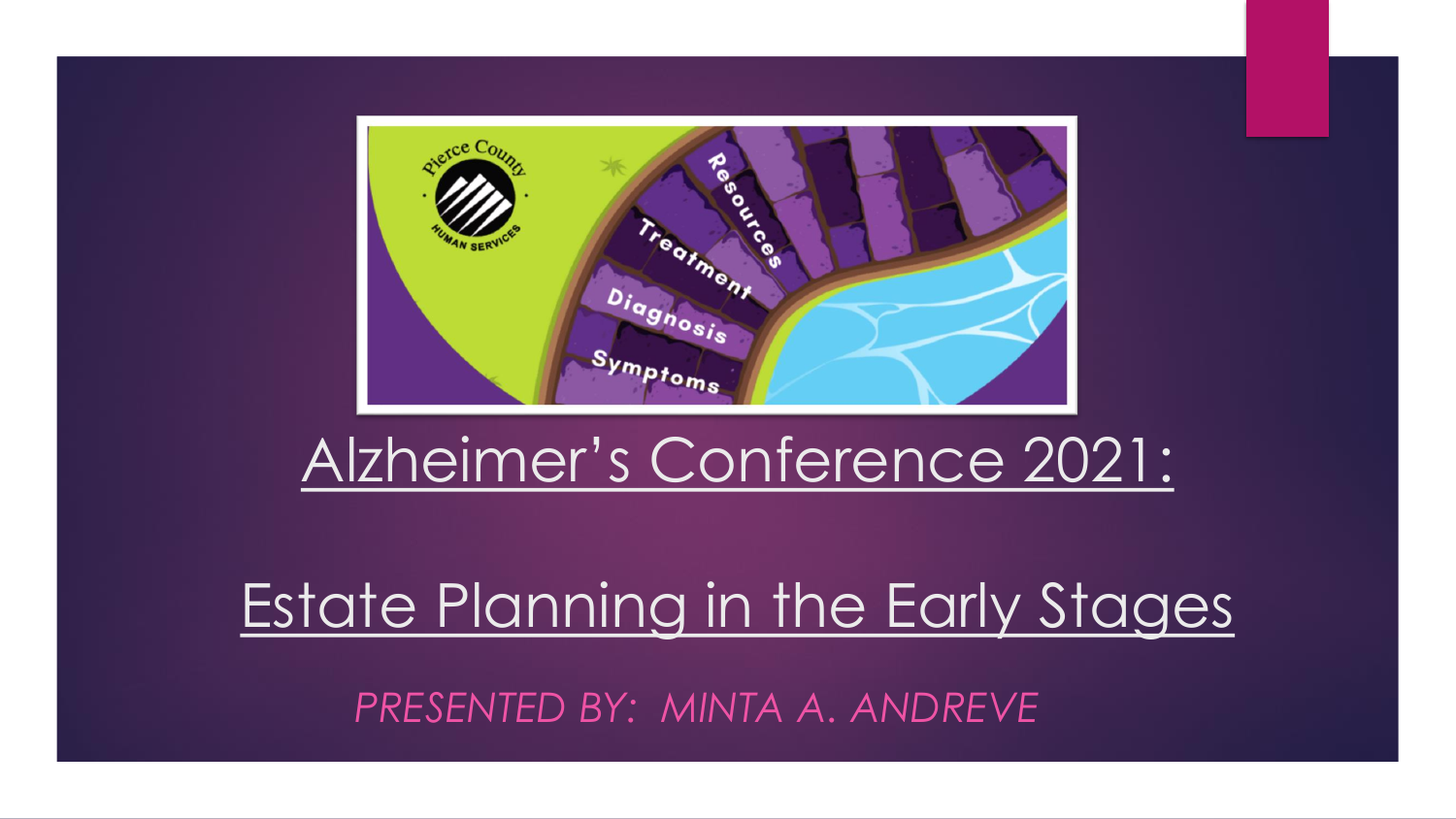

**Minta A. Andreve, Attorney at Law Areas of Practice:**

- **Estate Planning**
- **Probate**
- **Guardianships**
- **Vulnerable Adult Actions**
- **Medicaid Planning**

Rehmke + Andreve

**Elder Law Attorneys** Formerly Rehmke Law, PS

#### Jonete W. Rehmke — Minta A. Andreve

**Elder Law Attorneys** 

**@** rehmkelaw.com

**THAMP** 

 $\sqrt{253-460-3190}$ 

1021 Regents Boulevard, Fircrest, WA 98466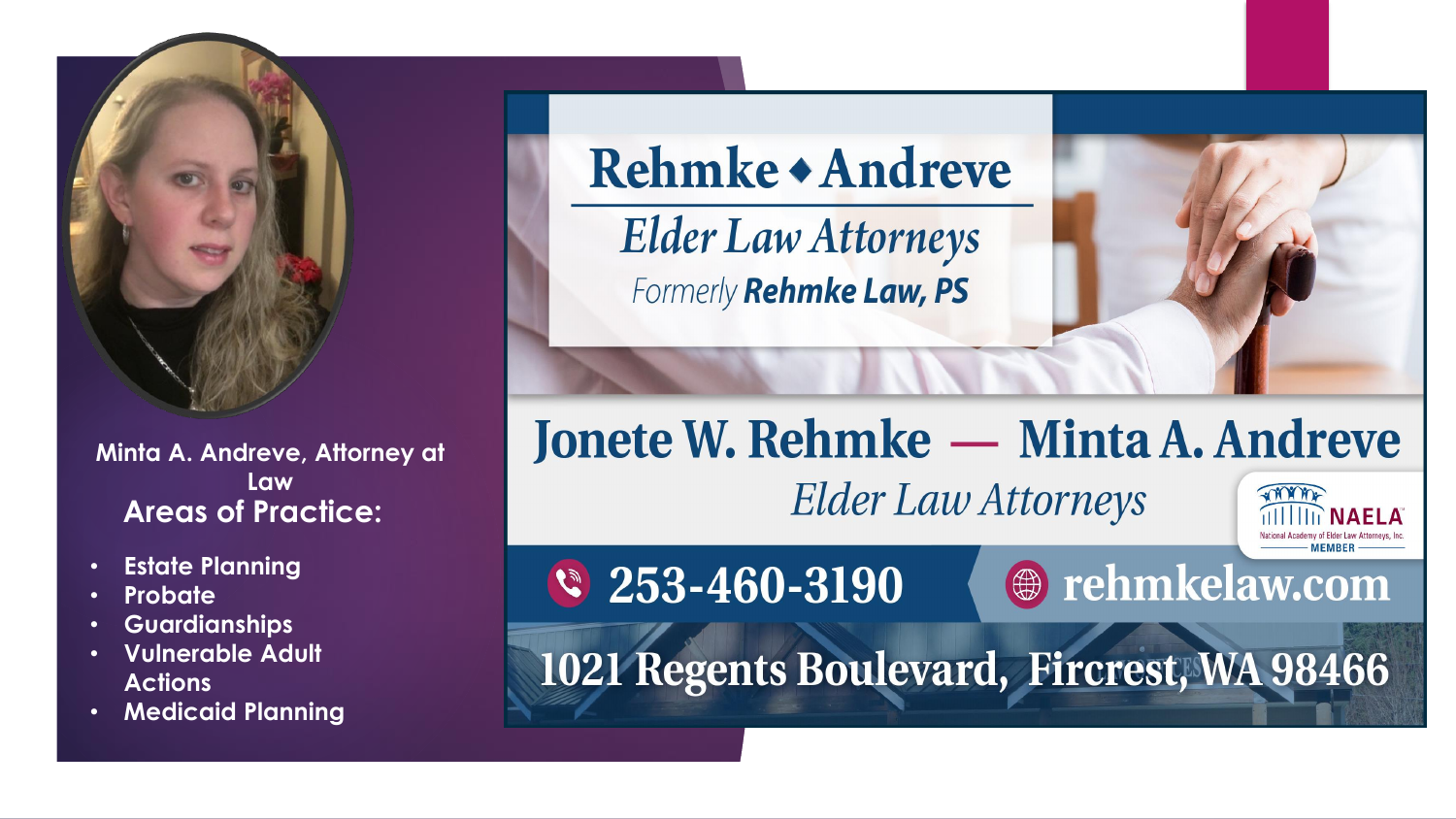#### **WHAT DOCUMENTS DO I NEED?**

•Will • Durable Powers of Attorney • Health Care Directive •Other Documents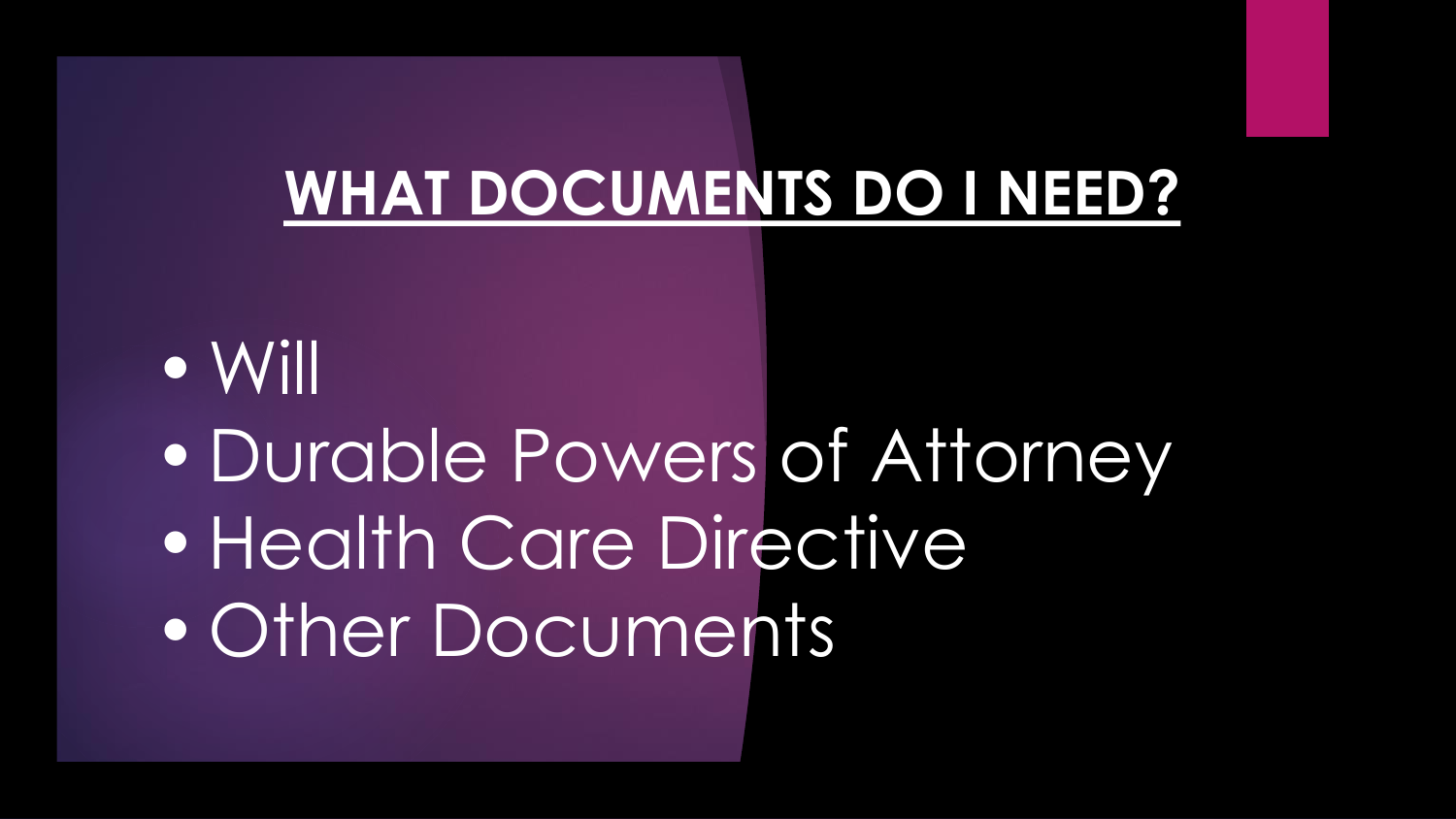• Allows you to describe how you want your money and property distributed when you pass away

• Does not avoid probate but makes it easier

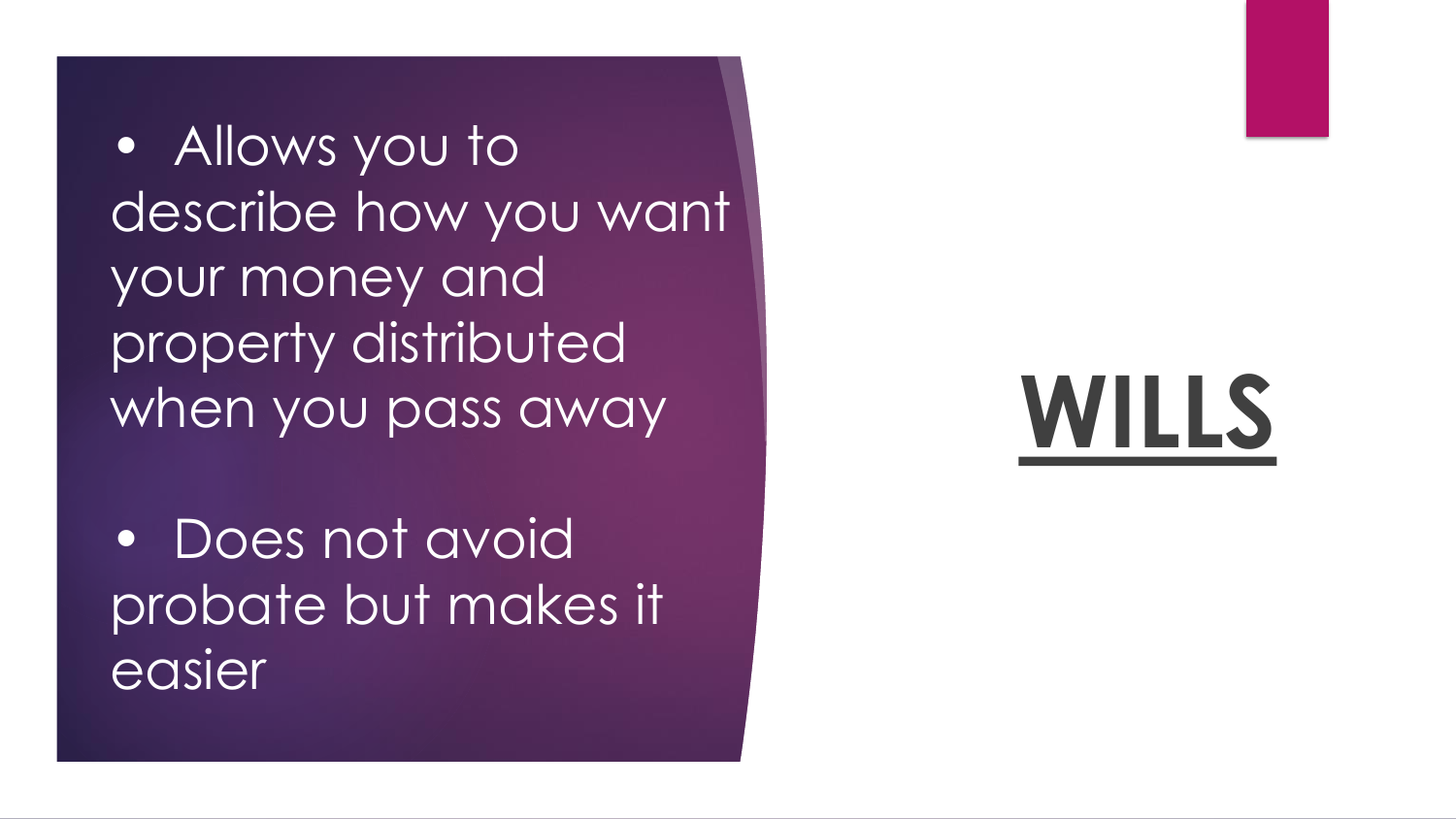#### WILLS (For Everyone)

**Are you planning for both Spouses? Who will be responsible for the Estate?**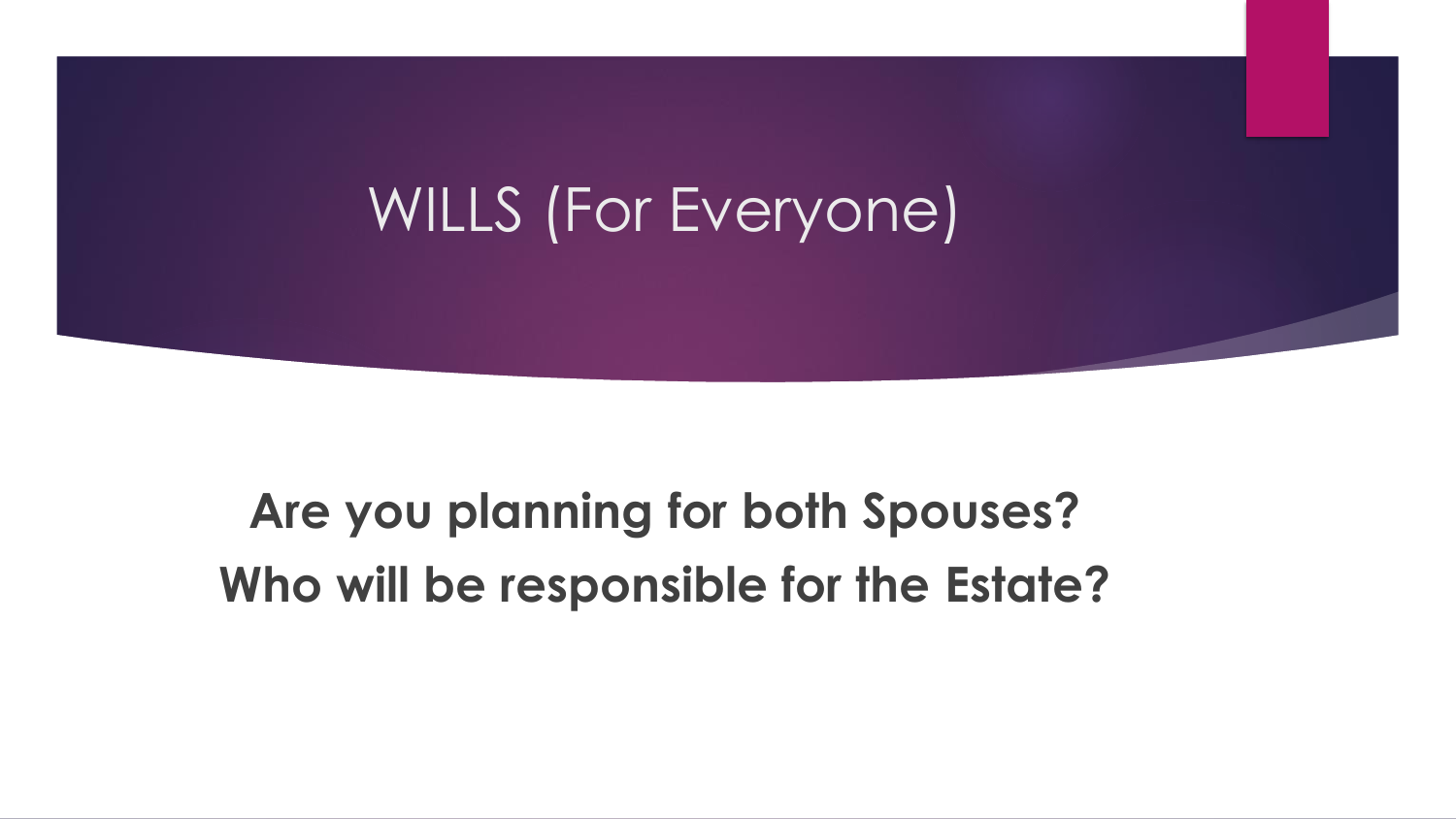### POWERS OF ATTORNEY (POA)

## ?What kind do I need? ?What does Durable Mean? ?Who should I pick?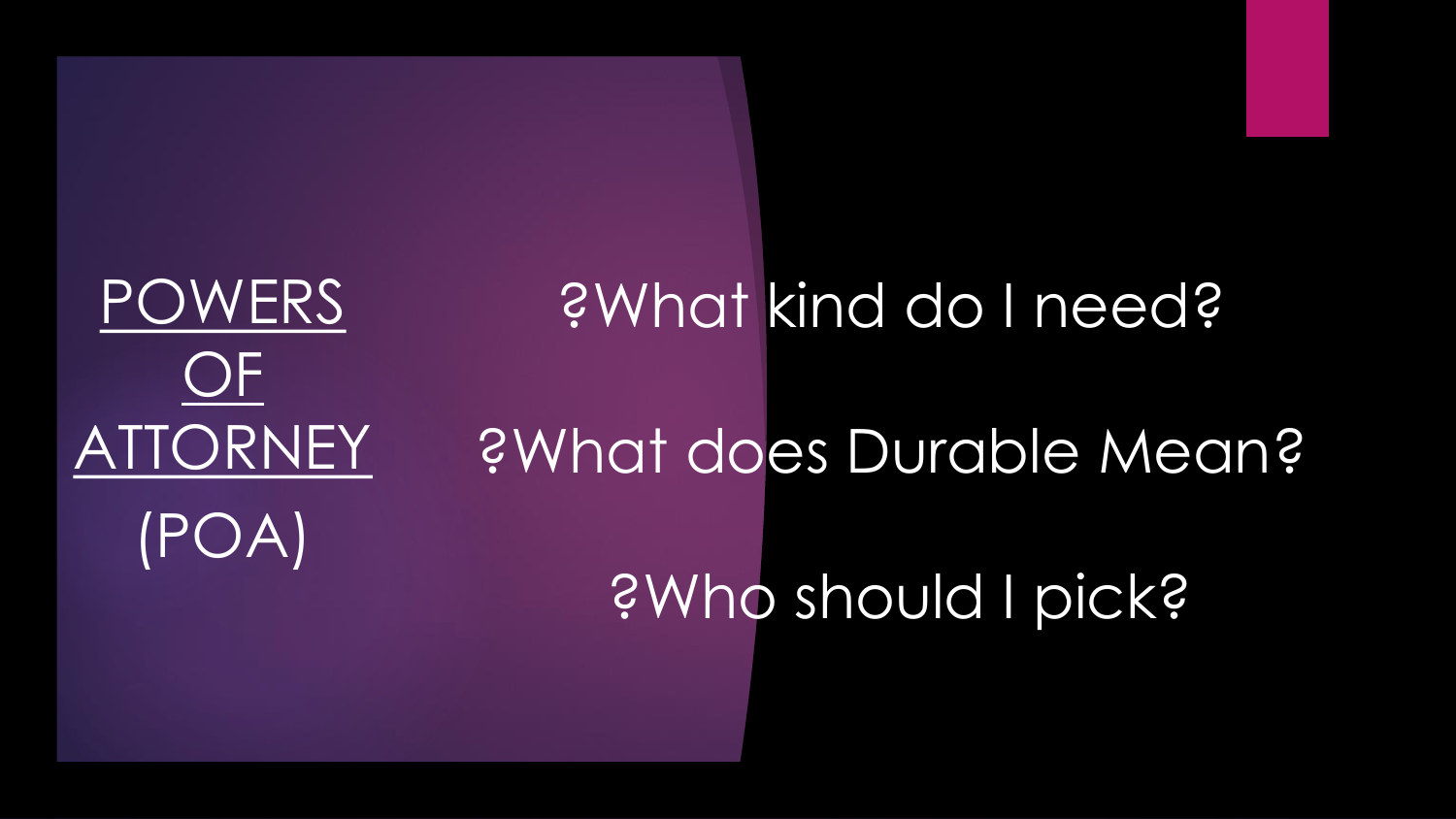#### Types of POAs

**1. FINANCIAL 2. MEDICAL 3. COMBINED 4. WHEN IS IT EFFECTIVE**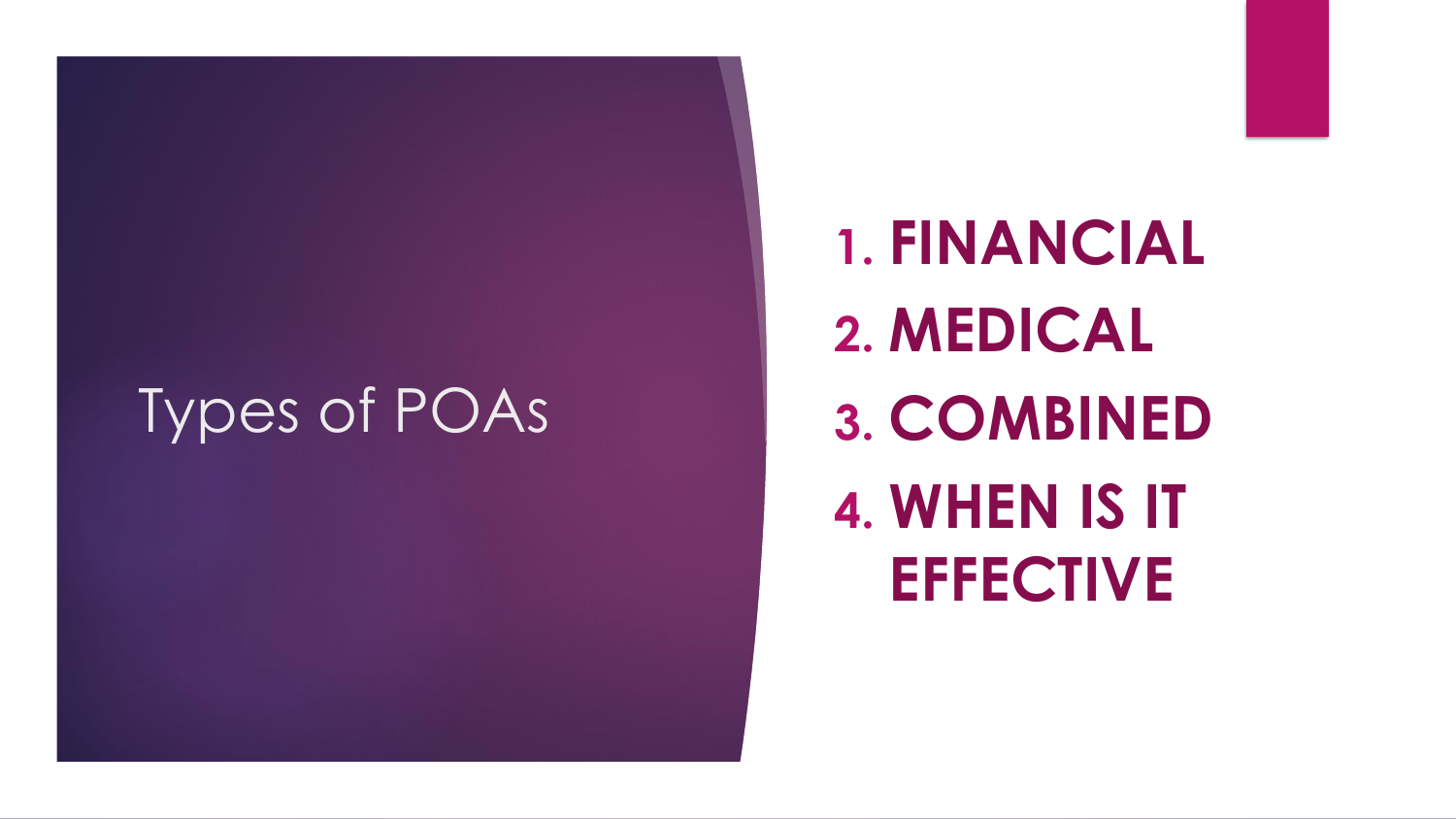#### ?What does Durable even mean?

DURABLE MEANS THAT THE POWER OF ATTORNEY WILL REMAIN IN EFFECT WHEN YOU ARE INCAPACITATED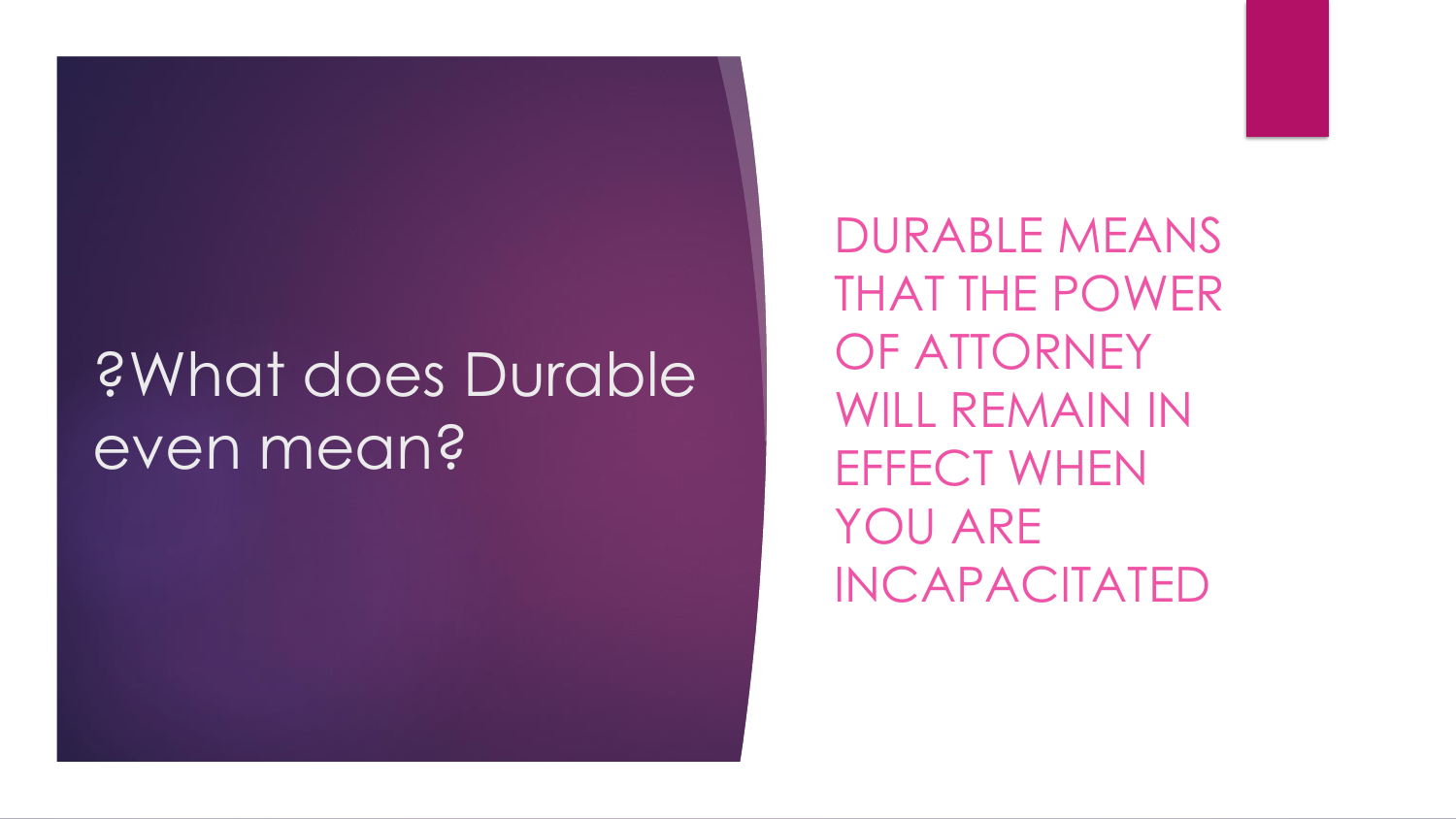#### Picking the Right Agent for You

#### **Consider:**

- **1. Can this person make independent decisions**
- **2. Can this person handle finances**
- **3. Is this person responsible**
- **4. Will this person honor my wishes**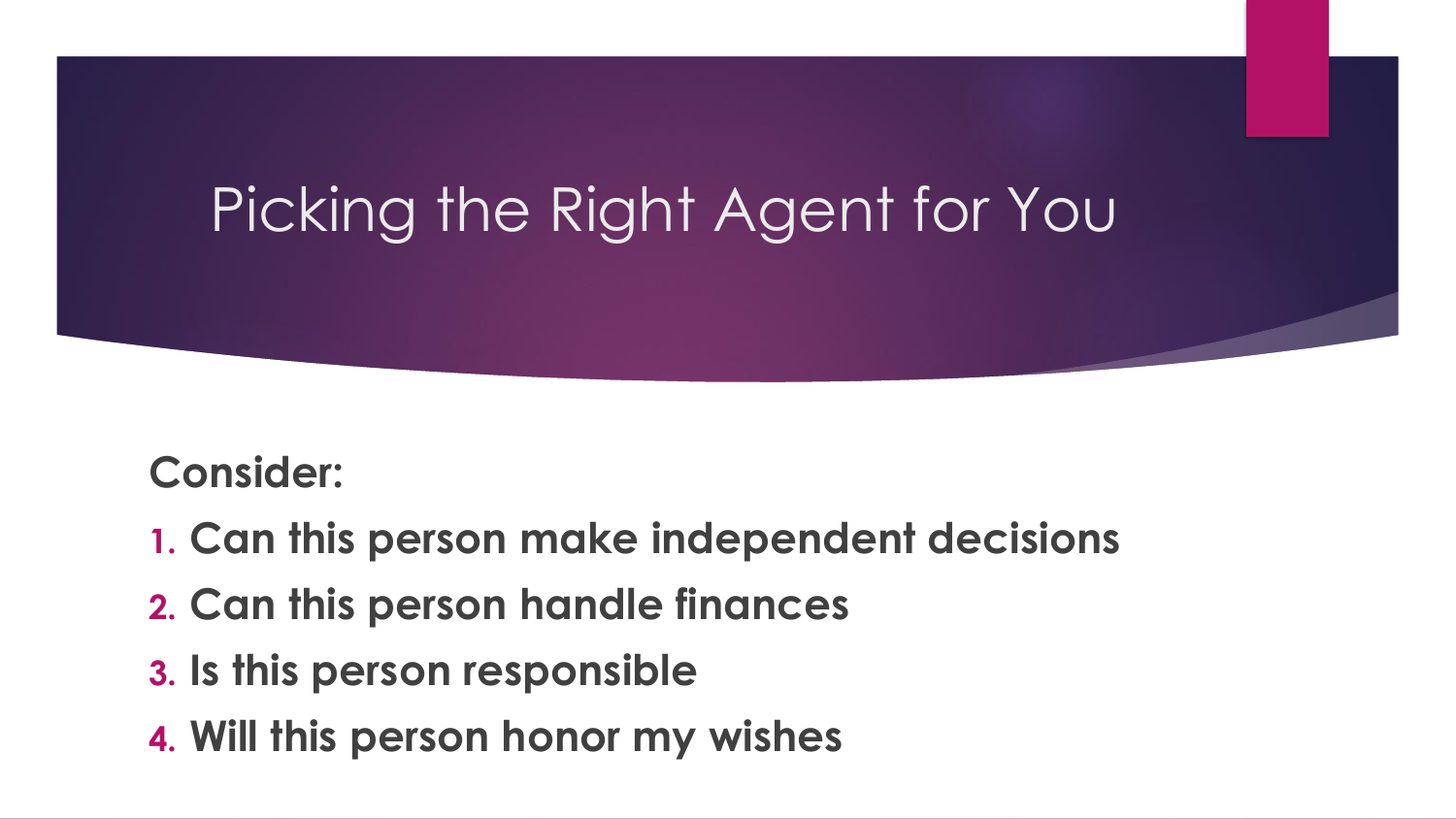# ?How do they work? ?Are there different kinds?

HEALTHCARE

DIRECTIVES

?What if I change my mind?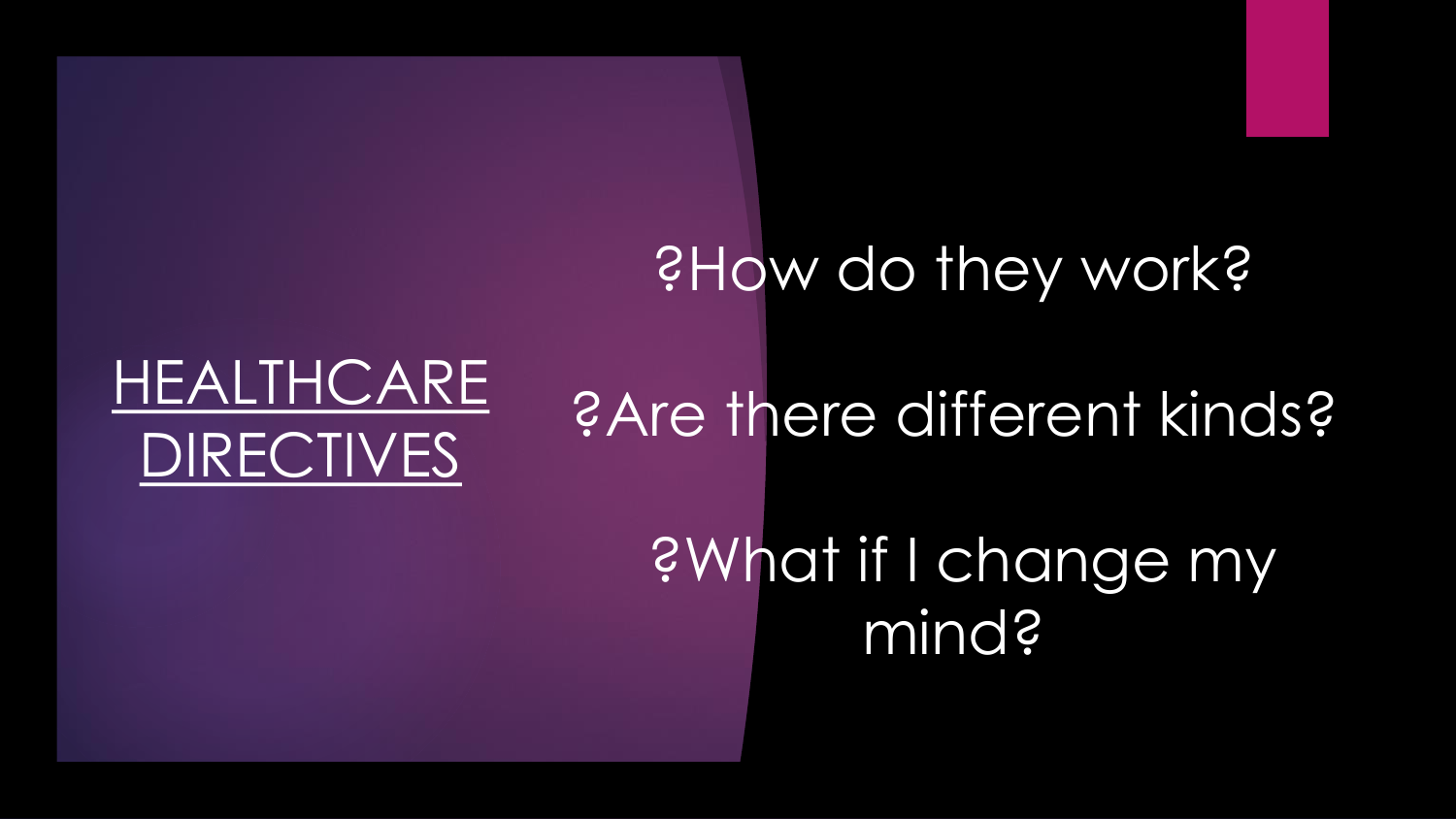**• A Health Care Directive** allows you to give instructions to your Power of Attorney regarding how you want your end of life medical decisions to be handled.

• They can be customized to your specific wishes.

#### **HEALTH CARE DIRECTIVE**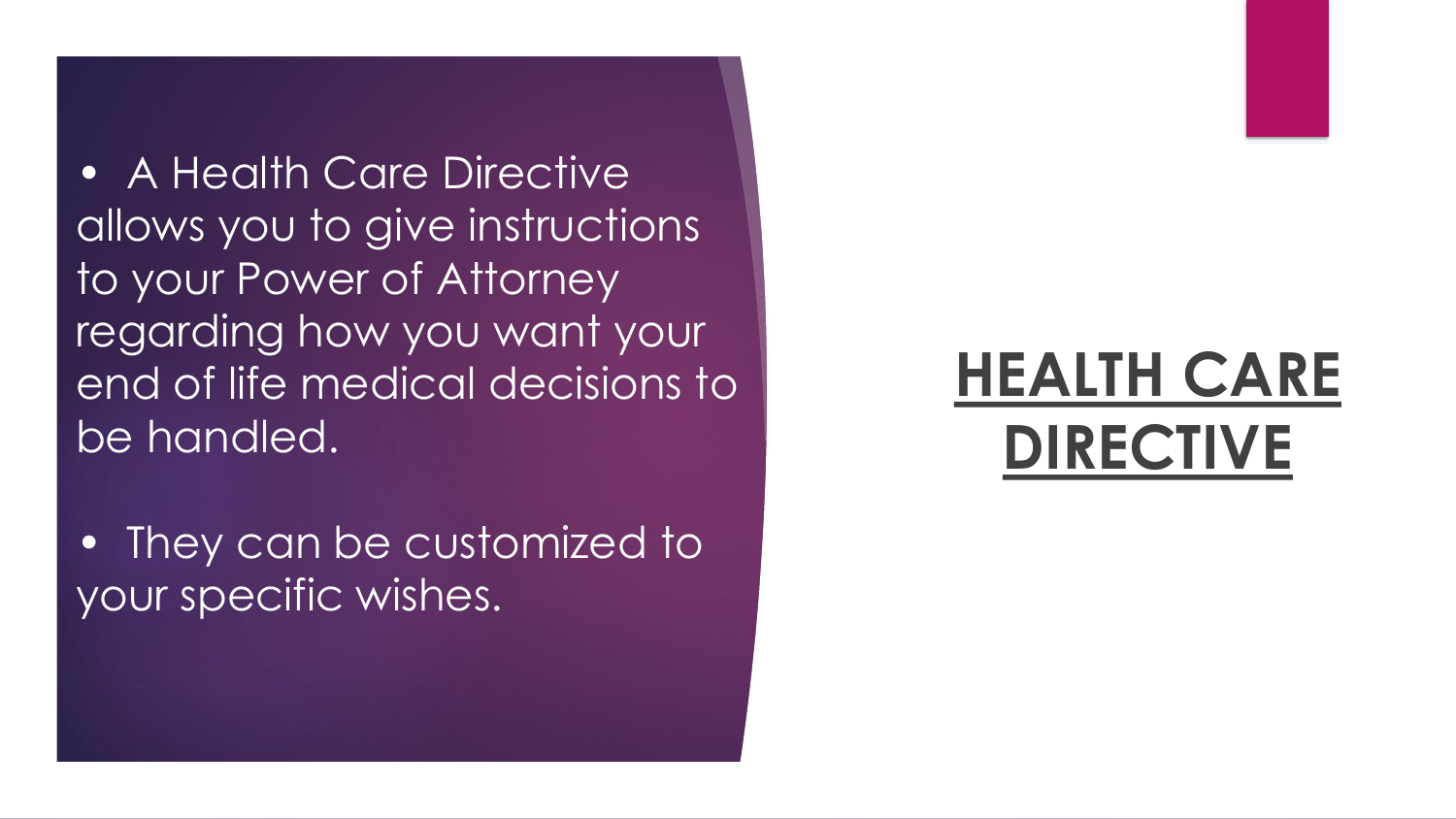• A Health Care Directive does NOT prevent you from changing your mind or having a say in your care!

#### **HEALTH CARE DIRECTIVE**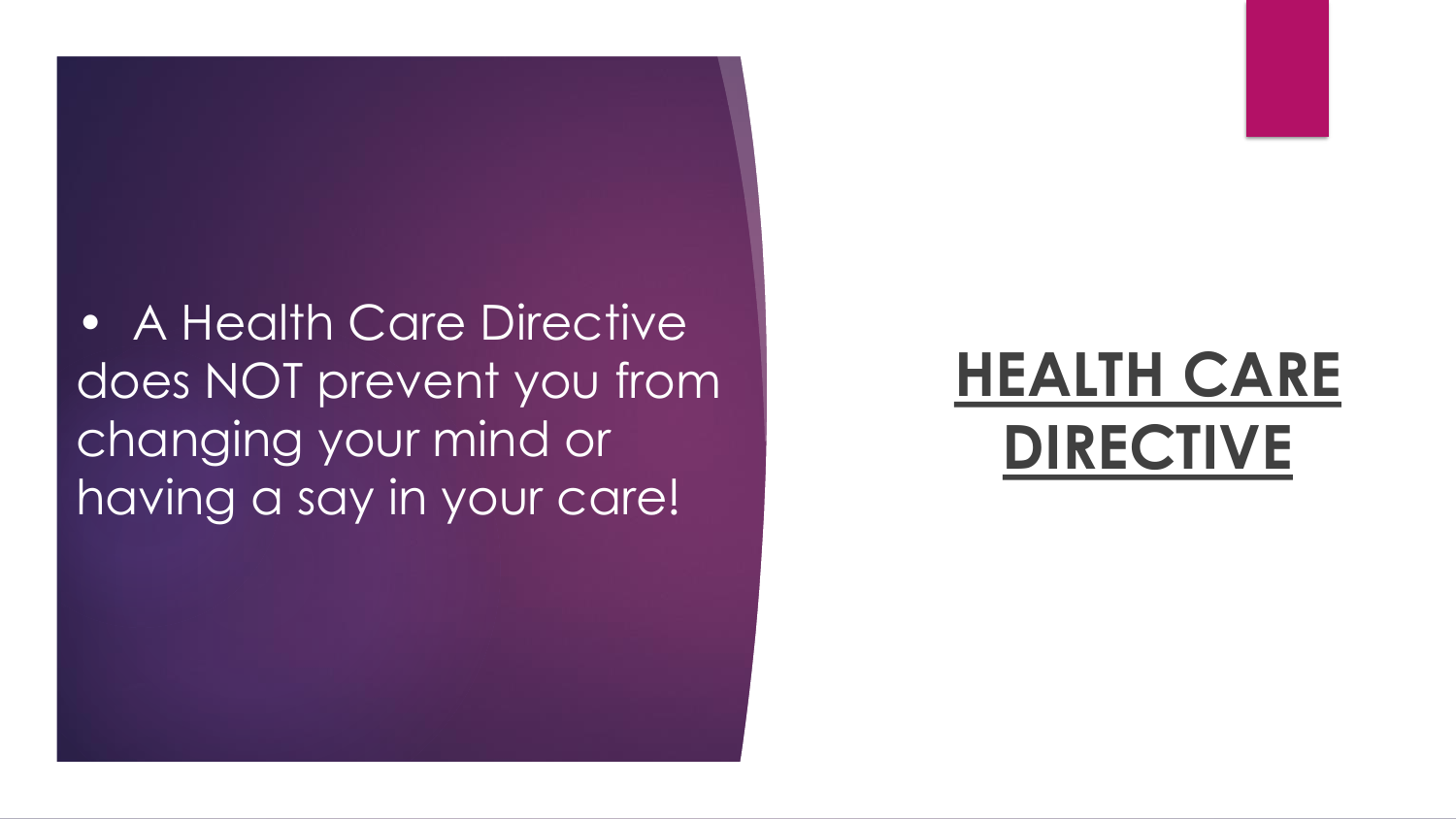• POLST (PHYSICIAN ORDER OF LIFE-SUSTAINING TREATMENT): Bright green form that your doctor signs; applies to paramedics

• CREMATION AUTHORIZATION: Tells family or caregivers what you want done with your body when you pass away

• COMMUNITY PROPERTY AGREEMENT: Allows for property to pass to the remaining spouse without the need for probate.

• TRUST: May assist with avoiding probate but be ware!